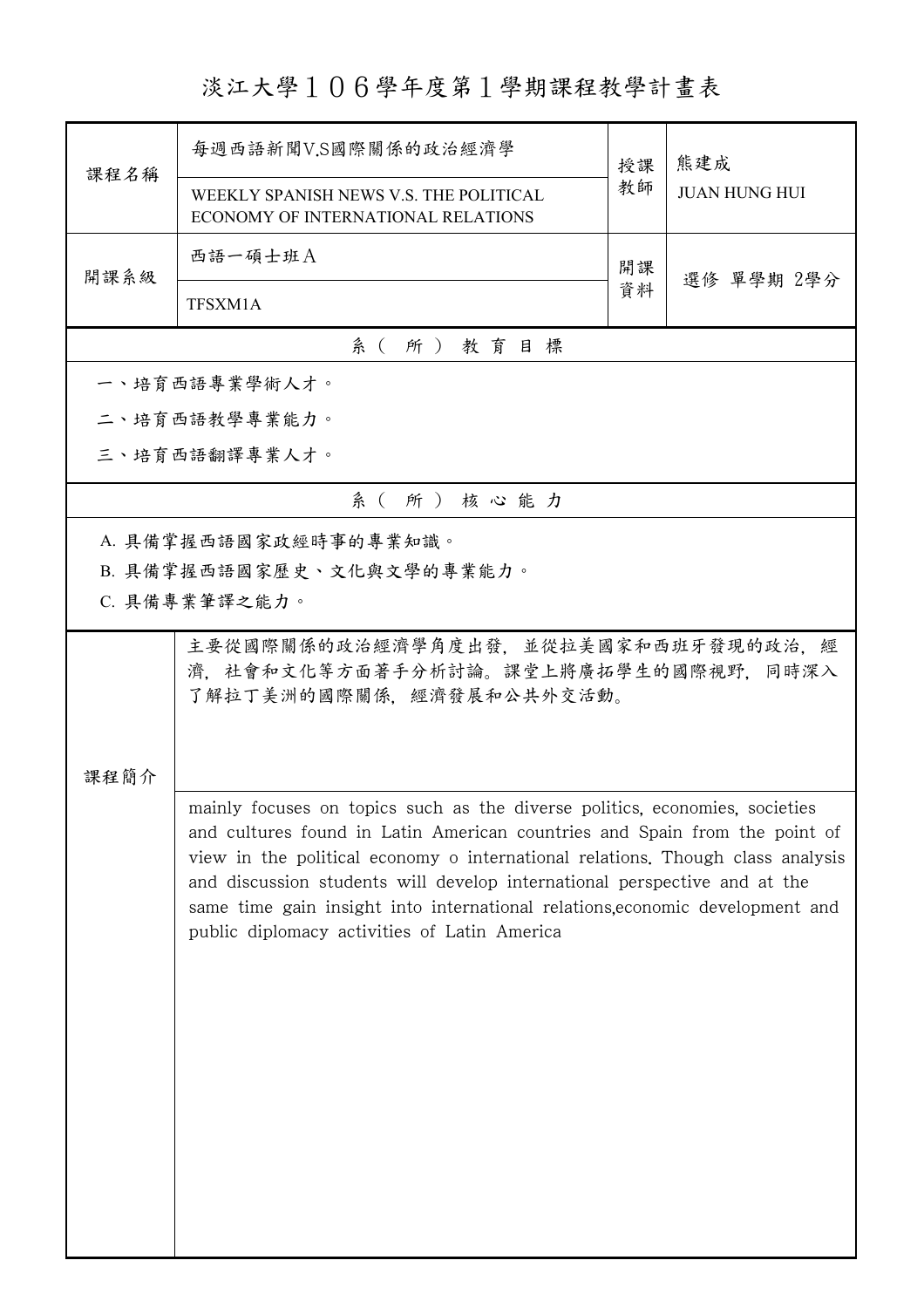本課程教學目標與目標層級、系(所)核心能力相關性 一、目標層級(選填): (一)「認知」(Cognitive 簡稱C)領域:C1 記憶、C2 瞭解、C3 應用、C4 分析、 C5 評鑑、C6 創造 (二)「技能」(Psychomotor 簡稱P)領域:P1 模仿、P2 機械反應、P3 獨立操作、 P4 聯結操作、P5 自動化、P6 創作 (三)「情意」(Affective 簡稱A)領域:A1 接受、A2 反應、A3 重視、A4 組織、 A5 內化、A6 實踐 二、教學目標與「目標層級」、「系(所)核心能力」之相關性: (一)請先將課程教學目標分別對應前述之「認知」、「技能」與「情意」的各目標層級,

惟單項教學目標僅能對應C、P、A其中一項。

 (二)若對應「目標層級」有1~6之多項時,僅填列最高層級即可(例如:認知「目標層級」 對應為C3、C5、C6項時,只需填列C6即可,技能與情意目標層級亦同)。

 (三)再依據所訂各項教學目標分別對應其「系(所)核心能力」。單項教學目標若對應 「系(所)核心能力」有多項時,則可填列多項「系(所)核心能力」。

(例如:「系(所)核心能力」可對應A、AD、BEF時,則均填列。)

| 序            |                                                                                                                                   |                                                                                                                                                                                                                                                                                                                                                                                                                                                                                              | 相關性            |            |  |
|--------------|-----------------------------------------------------------------------------------------------------------------------------------|----------------------------------------------------------------------------------------------------------------------------------------------------------------------------------------------------------------------------------------------------------------------------------------------------------------------------------------------------------------------------------------------------------------------------------------------------------------------------------------------|----------------|------------|--|
| 號            | 教學目標(中文)                                                                                                                          | 教學目標(英文)                                                                                                                                                                                                                                                                                                                                                                                                                                                                                     | 目標層級           | 系(所)核心能力   |  |
| $\mathbf{1}$ | 主要從國際關係的政治經濟學角度<br>出發,並從拉美國家和西班牙發現<br>的政治, 經濟, 社會和文化等方面<br>著手分析討論。課堂上將廣拓學生<br>的國際視野, 同時深入了解拉丁美<br>洲的國際關係、經濟發展和公共外<br>交活動。         | mainly focuses on topics such<br>as the diverse politics,<br>economies, societies and<br>cultures found in Latin<br>American countries and Spain<br>from the point of view in<br>the political economy o<br>international relations.<br>Though class analysis and<br>discussion students will<br>develop international<br>perspective and at the same<br>time gain insight into<br>international<br>relations.economic<br>development and public<br>diplomacy activities of Latin<br>America | C <sub>2</sub> | <b>ABC</b> |  |
|              | 教學目標之教學方法與評量方法                                                                                                                    |                                                                                                                                                                                                                                                                                                                                                                                                                                                                                              |                |            |  |
| 序<br>號       | 教學目標                                                                                                                              | 教學方法                                                                                                                                                                                                                                                                                                                                                                                                                                                                                         | 評量方法           |            |  |
| $\mathbf{1}$ | 主要從國際關係的政治經濟學角度 講述、討論、實作<br>出發, 並從拉美國家和西班牙發現<br>的政治、經濟、社會和文化等方面<br>著手分析討論。課堂上將廣拓學生<br>的國際視野, 同時深入了解拉丁美<br>洲的國際關係、經濟發展和公共外<br>交活動。 |                                                                                                                                                                                                                                                                                                                                                                                                                                                                                              | 報告、上課表現        |            |  |
|              |                                                                                                                                   |                                                                                                                                                                                                                                                                                                                                                                                                                                                                                              |                |            |  |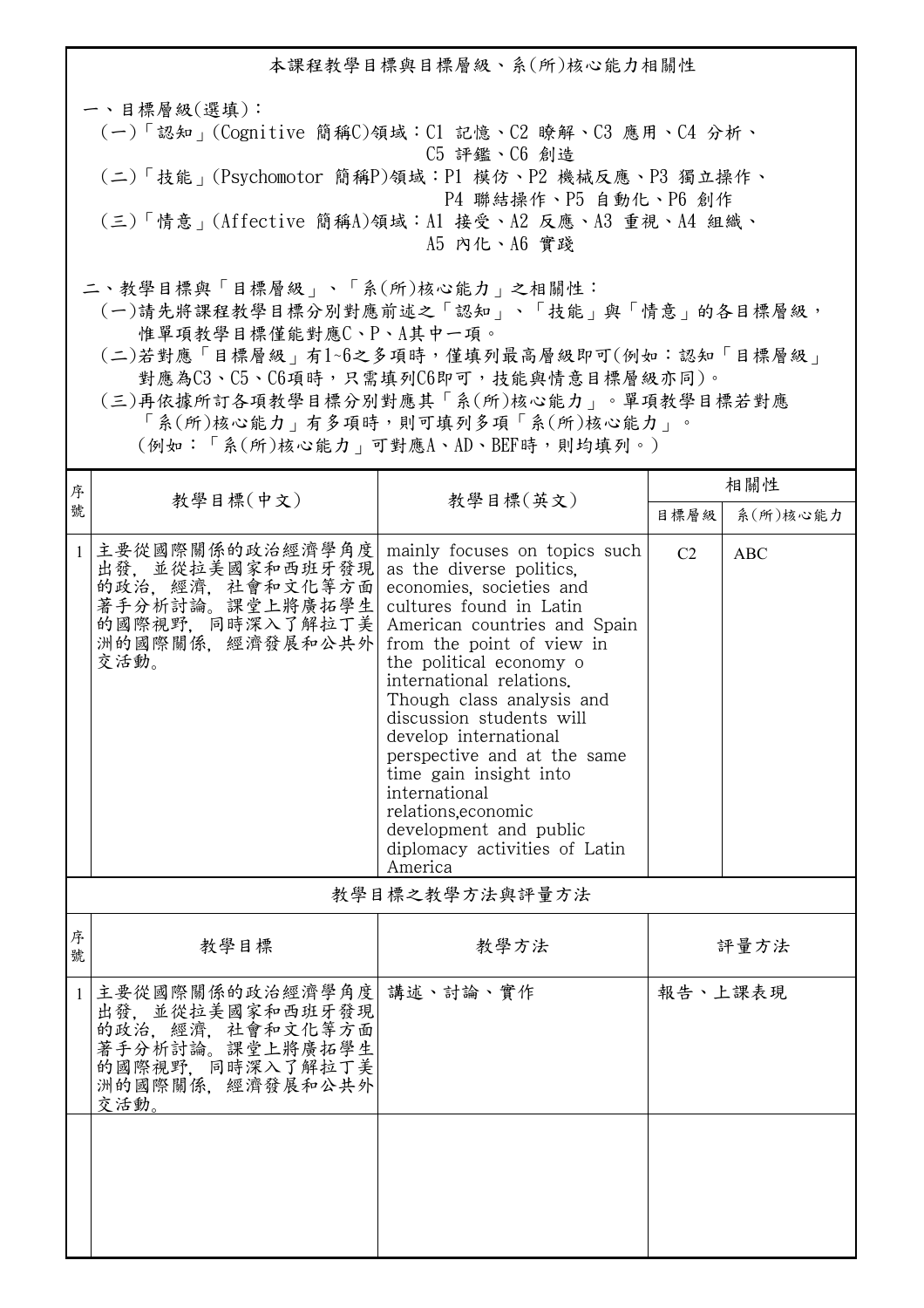| 本課程之設計與教學已融入本校校級基本素養        |                               |                         |                                                |    |  |
|-----------------------------|-------------------------------|-------------------------|------------------------------------------------|----|--|
| 淡江大學校級基本素養                  |                               |                         | 內涵說明                                           |    |  |
| 全球視野<br>$\langle \ \rangle$ |                               |                         | 培養認識國際社會變遷的能力,以更寬廣的視野了解全球化<br>的發展。             |    |  |
| 資訊運用<br>$\langle \ \rangle$ |                               |                         | 熟悉資訊科技的發展與使用,並能收集、分析和妥適運用資<br>訊。               |    |  |
| 洞悉未來<br>$\langle \ \rangle$ |                               |                         | 瞭解自我發展、社會脈動和科技發展,以期具備建構未來願<br>景的能力。            |    |  |
| 品德倫理                        |                               |                         | 了解為人處事之道,實踐同理心和關懷萬物,反省道德原則<br>的建構並解決道德爭議的難題。   |    |  |
| 獨立思考<br>$\langle \rangle$   |                               |                         | 鼓勵主動觀察和發掘問題,並培養邏輯推理與批判的思考能<br>力。               |    |  |
| 樂活健康<br>$\langle \rangle$   |                               |                         | 注重身心靈和環境的和諧,建立正向健康的生活型態。                       |    |  |
| 團隊合作<br>$\langle \ \rangle$ |                               |                         | 體察人我差異和增進溝通方法,培養資源整合與互相合作共<br>同學習解決問題的能力。      |    |  |
|                             | 美學涵養                          |                         | 培養對美的事物之易感性,提升美學鑑賞、表達及創作能<br>力。                |    |  |
|                             |                               |                         | 授課進度表                                          |    |  |
| 週<br>欤                      | 日期起訖                          |                         | 內 容 (Subject/Topics)                           | 備註 |  |
|                             | $106/09/18$ ~<br>106/09/24    | Introduction            |                                                |    |  |
| 2                           | $106/09/25$ ~<br>106/10/01    | international relations | Briefly introduce the political economy of     |    |  |
| 3                           | $106/10/02$ ~<br>106/10/08    | international relations | Briefly introduce the political economy of     |    |  |
|                             | $106/10/09$ ~<br>106/10/15    | international relations | Briefly introduce the political economy of     |    |  |
| 5                           | $106/10/16 \sim$<br>106/10/22 | and events              | Discuss and comment on the latest Spanish news |    |  |
| 6                           | $106/10/23$ ~<br>106/10/29    | and events              | Discuss and comment on the latest Spanish news |    |  |
| 7                           | $106/10/30$ ~<br>106/11/05    | and events              | Discuss and comment on the latest Spanish news |    |  |
| 8                           | $106/11/06$ ~<br>106/11/12    | and events              | Discuss and comment on the latest Spanish news |    |  |
| 9                           | $106/11/13$ ~<br>106/11/19    | and events              | Discuss and comment on the latest Spanish news |    |  |
| 10                          | $106/11/20$ ~<br>106/11/26    | and events              | Discuss and comment on the latest Spanish news |    |  |
| 11                          | $106/11/27$ ~<br>106/12/03    | and events              | Discuss and comment on the latest Spanish news |    |  |
|                             |                               |                         |                                                |    |  |